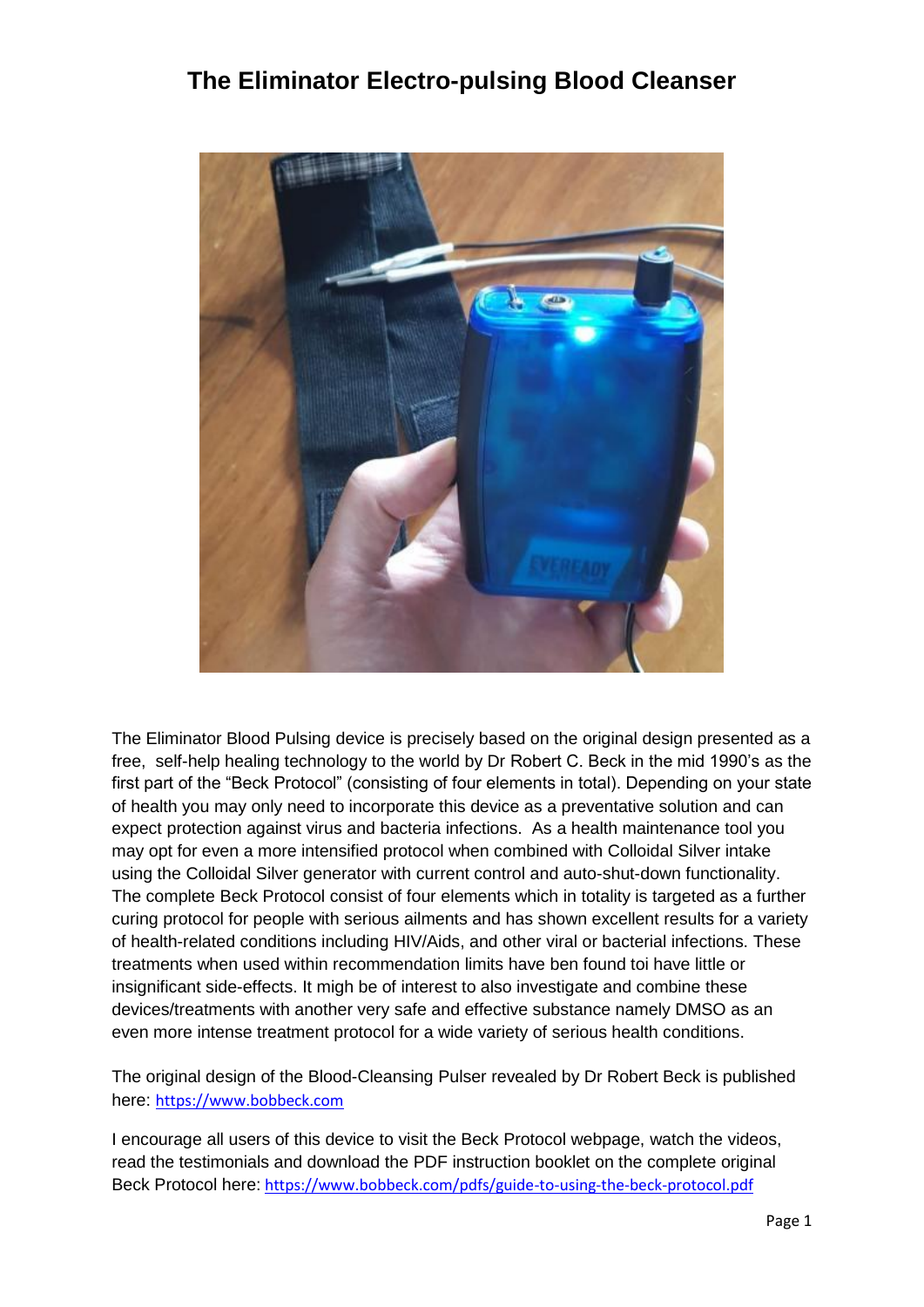Watch this interesting video on YouTube (while available): https://youtu.be/xMIXd9hLpcY (or search for "Dr Robert Bob Beck Lecture - Suppressed Medical Discovery To Treat All Disease" the Granada Forum).

You can construct your own unit following the information from the link above. However, in addition to the basic circuit and specifications originally released by Dr Beck, the Eliminator Electro-Pulsing Blood Cleanser offers these added functions:

- 1. The Eliminator can be used with different power sources: A 240V AC / 5V DC adaptor that is supplied with the unit as an alternative power source. The unit can also be powered by either a 9V (PP3) battery or two 1.5V (AA size) batteries. Both of these options will fit in the battery compartment.
- 2. Detection circuitry has been added to visually confirm connection to the body and to measure the peak-pulse current flow. The unit provides visual indication of the 3 -7ma range as specified in the Beck protocol.
- 3. The eliminator can work from any power supply (DC adaptor or batteries) from 3V to 24V with automatic internal voltage step-up circuitry regulating the voltage at a constant 30V and there is no need for the three series 9V batteries as per original Beck design.
- 4. The colloidal silver generator (optionally available) offers 1mA current control which is essential to ensure the smallest particle size silver particles for best body cell absorption. It also offers an auto-shutdown feature calibrated at  $\sim$  5 -10ppm to ensure well below toxic levels are maintained.

#### **Items included with the Eliminator Electro-pulser:**

- 1. The Eliminator Electro-Pulsing Handheld Unit
- 2. Two elastic wrist straps with fixed electrode sleeves
- 3. One 240VAC / 5V DC mains adaptor



4. Optional (Not included) : Two 1.5V batteries (size AA) or 9V battery

As a non-medical professional I am not allowed to make any definite claims, offer guarantees and advise on medical conditions in regards to your specific health outcome, but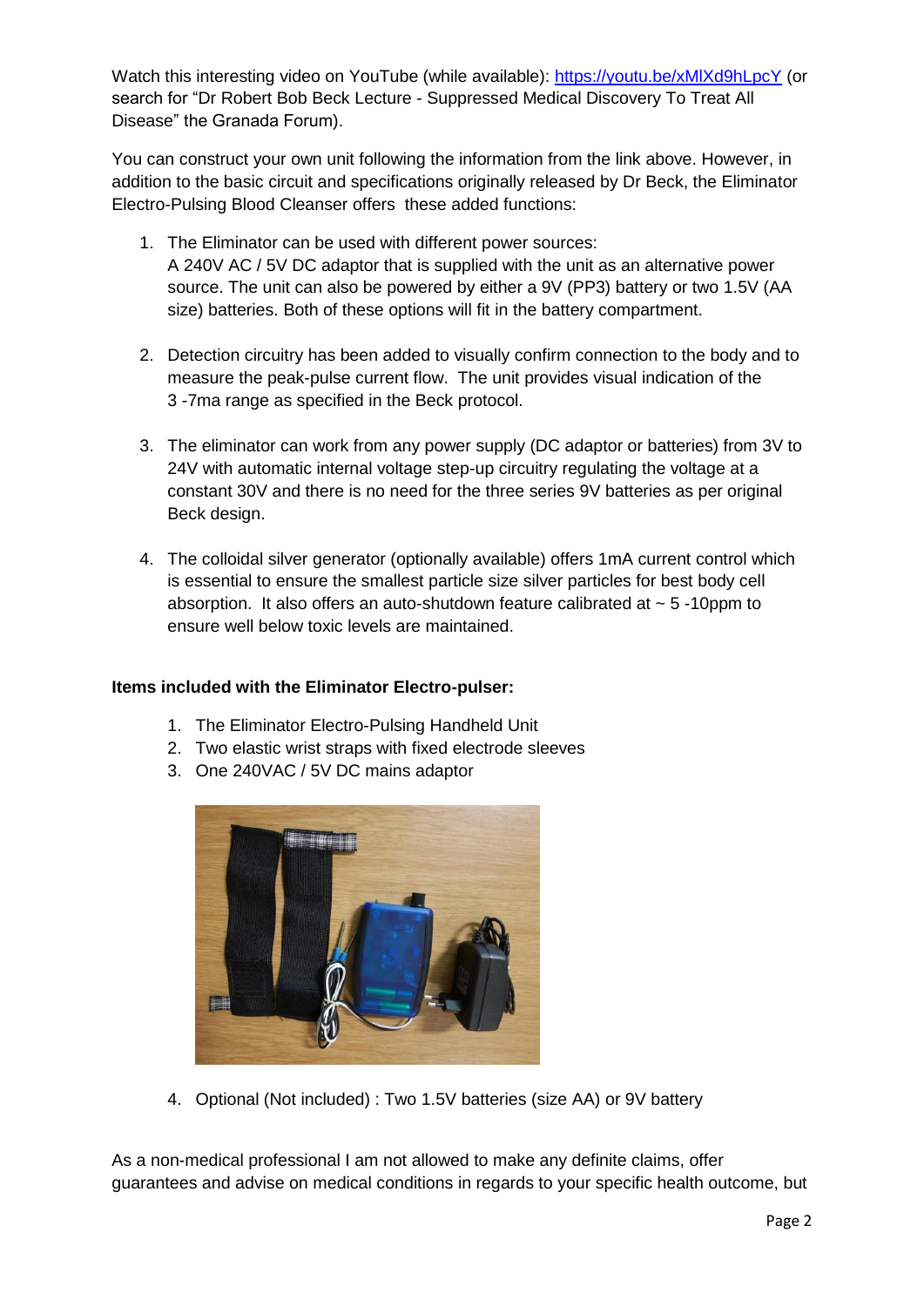with this well-tested technology, myself, family and friends can testify to the effectiveness of this device. You may improve your health and sometimes experience the immediate effects when treating bodily pains and other afflictions. Many users reported that they do not require vaccinations, medicines for colds and a myriad of other viral or bacterial infections anymore. Based on the research by Dr Beck and other medical professionals who investigated electro-pulsing technology, this may just as well offer the broadest spectrum of protection and cure against the more than 640 viruses known to human kind and all harmful bacteria that invaded our bodies from childhood, using it as a host to feed and multiply. Remember that prevention is always the best cure!

Everyone using the Eliminator Electro-blood-pulsing is expected to experience some health benefits very quickly, even if not knowingly afflicted.

#### **PLEASE NOTE:**

Most users will experience side–effects related to detoxification of the body during the first few days after starting to use this device. Reduce pulse time to 10 minutes daily or pulse every second day if necessary until the side effects have cleared up, drink lots of water. Side effects due to detoxification is normal and a good sign that your immune system is starting to expel viruses, bacteria and other pathogens from your body. If kidneys or liver becomes painful, reduce the pulsing time. Other slight symptoms may include a slight headache and/or running nose. These symptom will normally clear up after a few days. You may then increase the pulse time until and hour per day is achieved. After starting out with this treatement, use on a daily baisis for at least 30 days to ensure spanning the incubation time of bacteria and visruses in the blood.

**If you do not experience better health and vitality after three months of daily use, just return the item in good form for a refund (less delivery cost and any physical damage or shortages).**

# **Why Micro pulse? For Your Health & Quality of Life.**

Reduces pathogens and parasites - gentle micro currents of electricity essentially cleanse the blood of bacteria, viruses, fungi, and other pathogens...leading the way to health and vitality.

Increase energy - adenosine triphosphate (ATP) is a key factor in energy at the cellular level. Electricity boosts ATP levels which, in turn increases cellular energy.

Strengthen the body's immune system - micro currents support the body's electrical systems, strengthening the immune system and accelerating the healing process.

Help support cellular function - both red and white blood cells respond to micro currents by operating more efficiently and effectively. Restored voltage helps cells to function at optimal, healthy, normal levels.

Far-reaching benefits - micro current therapy impacts the entire body at a cellular level, using circulation as a delivery system for supplying electrical nutrition to tissues and cells.

Calming - micro currents calm the sympathetic nervous system helping to reduce internal stress levels. It is also reported to clear the mind and improve concentration.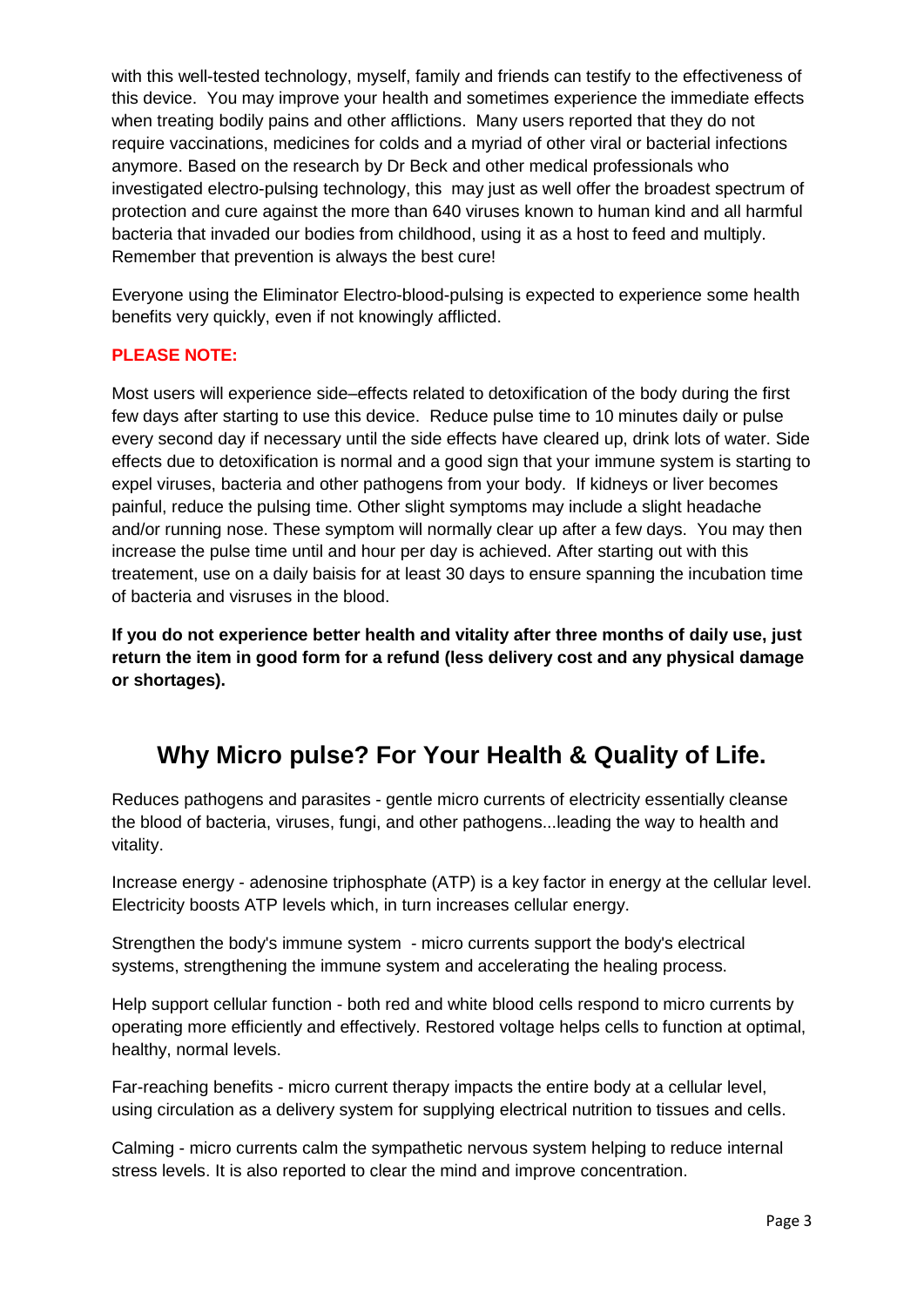### **How to use the Eliminator**

The Eliminator unit is housed in an ergonomic handheld translucent blue plastic casing that can be carried around, strapped to the arm or inserted into a pocket or pouch. The 1.2m wires with stainless steel electrodes can then be strapped to the forearm/s, ankles or combination of the two by means of the stretchable wrist bands. There are two methods by which the unit can be utilized:

- 1. By placing the electrodes on main arteries on the wrist/s or ankle/s to cleanse the blood from viruses, bacteria and relief from many other ailments.
- 2. Localised treatment of any part of the body by positioning the electrodes to both sides of the affected area or on both sides of the body for through-body pulsing of deeper internal affected areas. Current flow can be directed directly through the affected area or organ where possible. (Effective to treat all sorts of bodily infections, pains, arthritis, acne, blisters or sores caused by herpes, dermatitis or stomach pains etc.) Many of these conditions will however also disappear by the normal blood pulsing method on the wrist/s. For localised treatment, make your own smaller electrode sleeves, or just wrap a strip of soft material in two to three layers around each electrode and wet thoroughly.

**Although the current level is similar to that of a heart pacer, for theoretical safety reasons we do not recommend the use of this unit for pregnant women, patients with a heart pacer or pulsing directly through the chest and through the heart or directly through the brain, although no-one has reported negative side any effects in this regard.**

#### **What to do:**

Do blood electrification for a minimum of 1-2 hours per day for a minimum of four weeks to ensure the incubation periods of bacteria and/or viruses have been fully spanned without skipping a day. If a day was skipped, use on a daily basis for another four weeks. Use on a daily basis or occasionally as you prefer after the first four weeks as a preventative measure. I personally recommend using the device on a daily basis for 3 months and you will notice that apart from the absence of colds and flu, you may also experience heightened vitality and energy. Use on a daily basis during cold and flu seasons or epidemics.

Apply normal tap water or salt–water to thoroughly wet the small electrode sleeves on the wirst straps. Position the electrodes over the Ulnar and Radial arteries on opposite insides of same wrist. (The developer of the Eliminator himself is using the electrodes attached to both wrists and have done this every day for many months, and still do, for more effective current flow through the arteries. Pulsing from both wrists does not allow for part of the current to flow (and be lost) through the skin tissue between electrodes. If you decide to use this method, one hour pulsing per day is sufficient due to more effective current flow through the blood.)

In order not to be frowned upon by the health authorities or critics looking for a reason to criticize this protocol, consider the one arm positioning of the electrodes as official, safest and recommended way as presented by Dr Beck.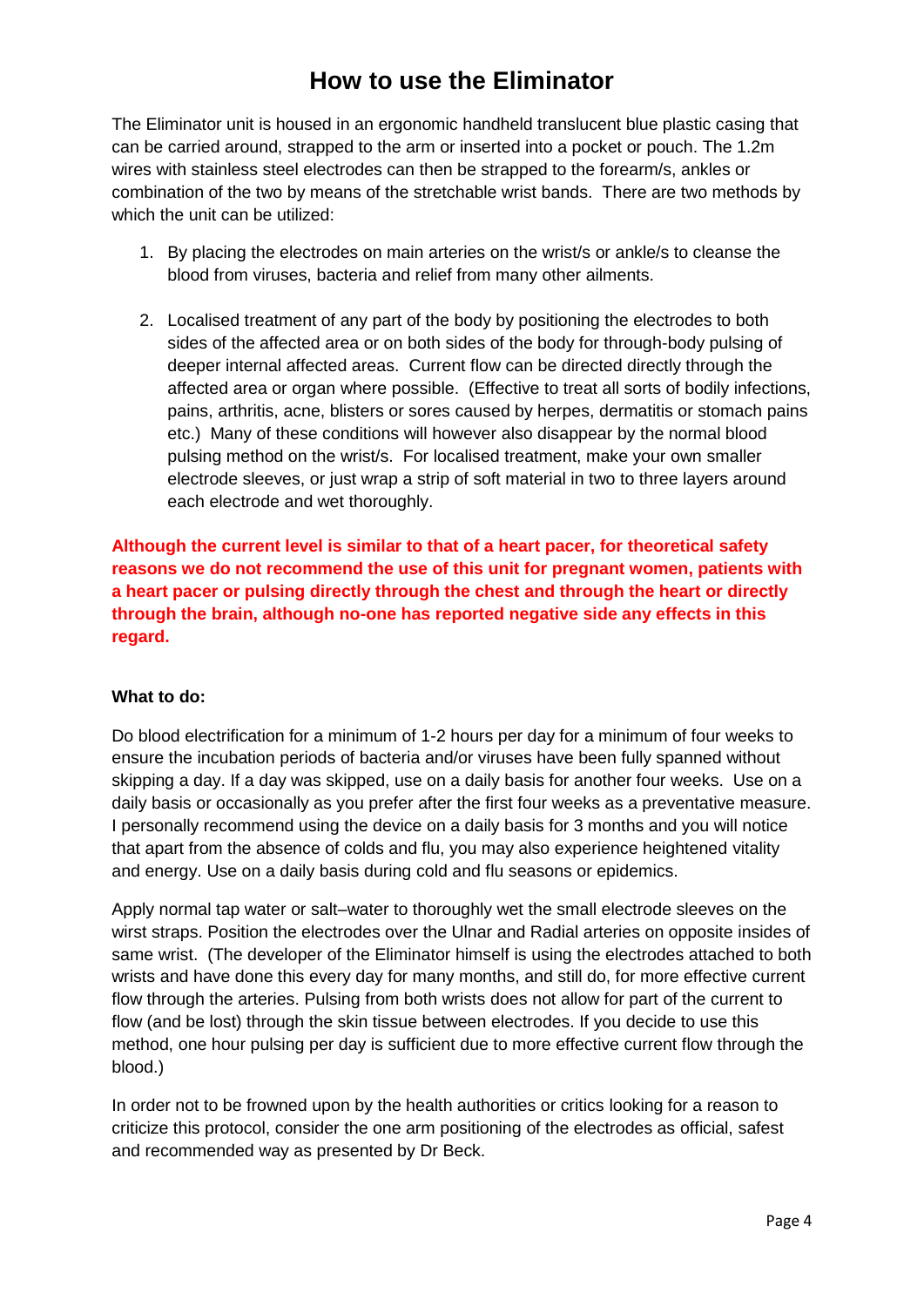Velcro® and elastic straps hold the electrodes in place. This should not interfere with other activities. As your blood circulates normally, enough will be flowing along this path in the forearm (or through both arms) until most blood in your body is eventually treated. About 3 to 6mA (milli-ampere) is required at skin contact level to overcome resistive losses through body tissue before current reaches blood within the 50-100uA range.



Fig.1 Using the two arms method

To use on one wrist, use only one wrist strap. Thoroughly wet the sleeve with normal tap water and insert one electrode into the fixed electrode sleeve and position on the artery near the thumb where you can detect pulse. Use any soft material strip, wrap around the other electrode and wet thoroughly, push the loose sleeve and electrode underneath the strap on the other main artery on the same wrist at the pinkie's side where you can feel a pulse, see images below for the location of the main arteries on the arm where you can detect a pulse.

If a slight electrical impulse could not be felt during the session, add a little bit of pure salt (not table salt) to the water used to wet the electrodes. If you cannot feel a pulse, watch the LED and adjust to within the range where the internal LED will flicker and up to maximum setting.

I have learned from professional medical documents that the main arteries from the arms are connected above the heart and current flow will not pass through the heart. Electrical current which is only in the micro-amperes range in this case, will always follow the shortest conductive path between electrodes. I have not experienced any side effects from using the electrodes on both arms on a daily basis over many months of using the device.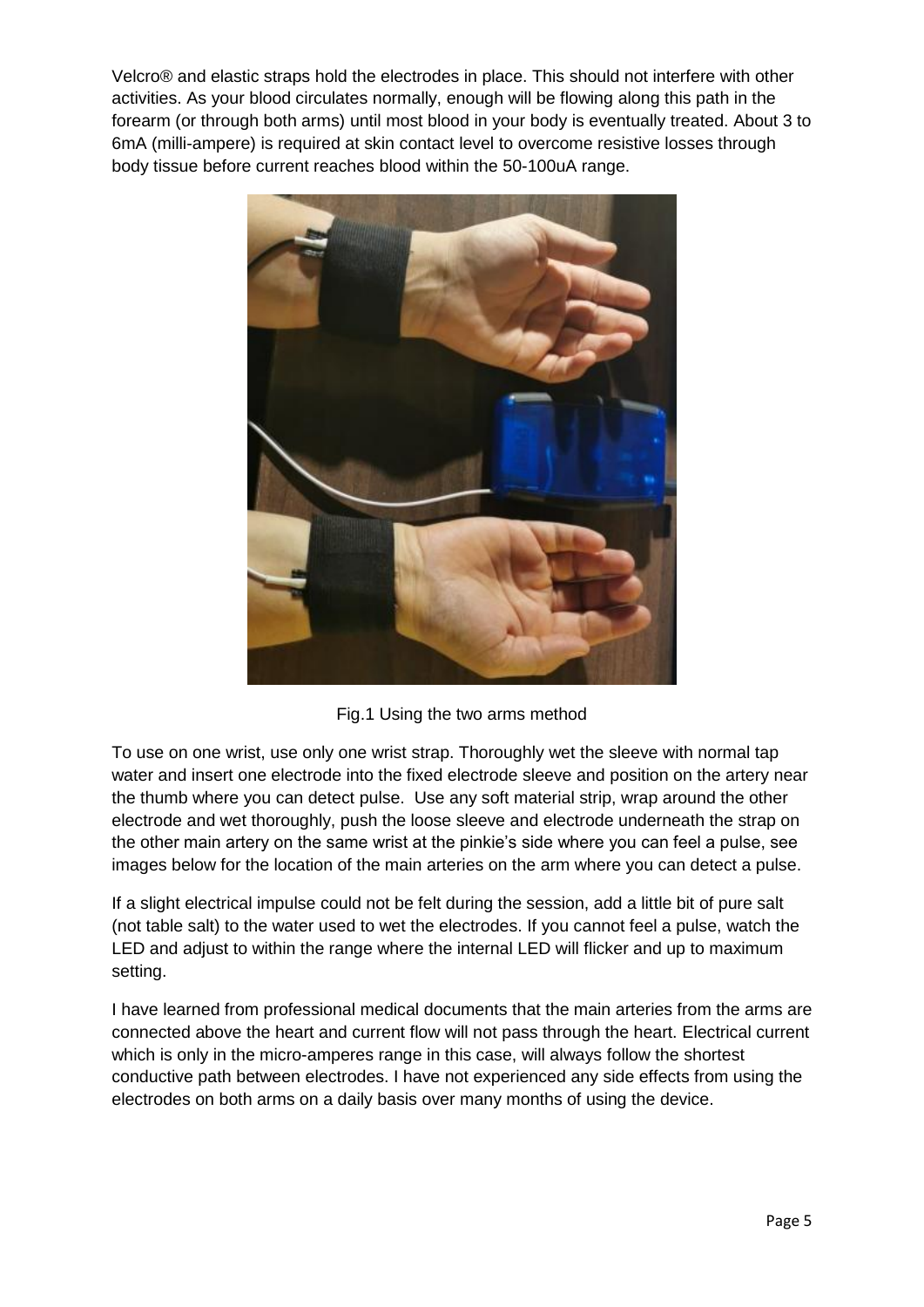#### **The Front Panel**



**Amplitude adjust –** Turn the potentiometer anti-clockwise to Minimum setting before starting your pulsing session, gradually turn clockwise until the LED inside the box starts to flicker, adjust clockwise until a detectable impulse can be felt, or to maximum while no pulse can be felt. The LED should flicker to indicate proper contact and current flow.

#### **Switch**

**On** – the LED will be lit. Move the toggle switch to the left "on" position to start your pulse session).

**Off** – Middle position is the "off" position, switch the unit off after use to save battery power. Note: the LED will always be on if a DC adaptor is connected.

**nu – (Normally not used),** This position is normally not used but may be used while connected to the mains adaptor to re-charge a rechargeable 9V battery of good quality. Charge for 12-15 hours. (Use only with a rechargeable 9V battery installed) See section below for charging batteries. Best results with batteriy use will be achieved using two full capacity Duracell 1.5V batteries or 1.5V rechargeable batteries which should be seperately charged with a dedicated charger.

#### **Follow these steps to apply the Eliminator Electro-pulser:**

**Step 1:** Thoroughly wet the ends of the wrist straps where the small sleeves are situated. Use normal tap water. If the electric pulsing by the electrodes during use is too weak and not detectable, add small amounts of natural pure sea salt to the water or dip into colloidal silver (if you are user of colloidal silver) to increase connectivity with the skin.

**Step 2:** Find your pulse (main arteries on wrist, not the blue visible veins), position the straps with the sleeves between the straps and the skin. It is more comfortable to move around and perform normal tasks with the open end of the sleeve pointing in the direction of the elbow as can be seen in Fig. 1 above.

Position the sleeves around the wrists so that when the electrodes are pushed into the sleeves, the electrodes will be parallel and on top of your main arteries.

Push the electrodes into the sleeves as deep as it will go.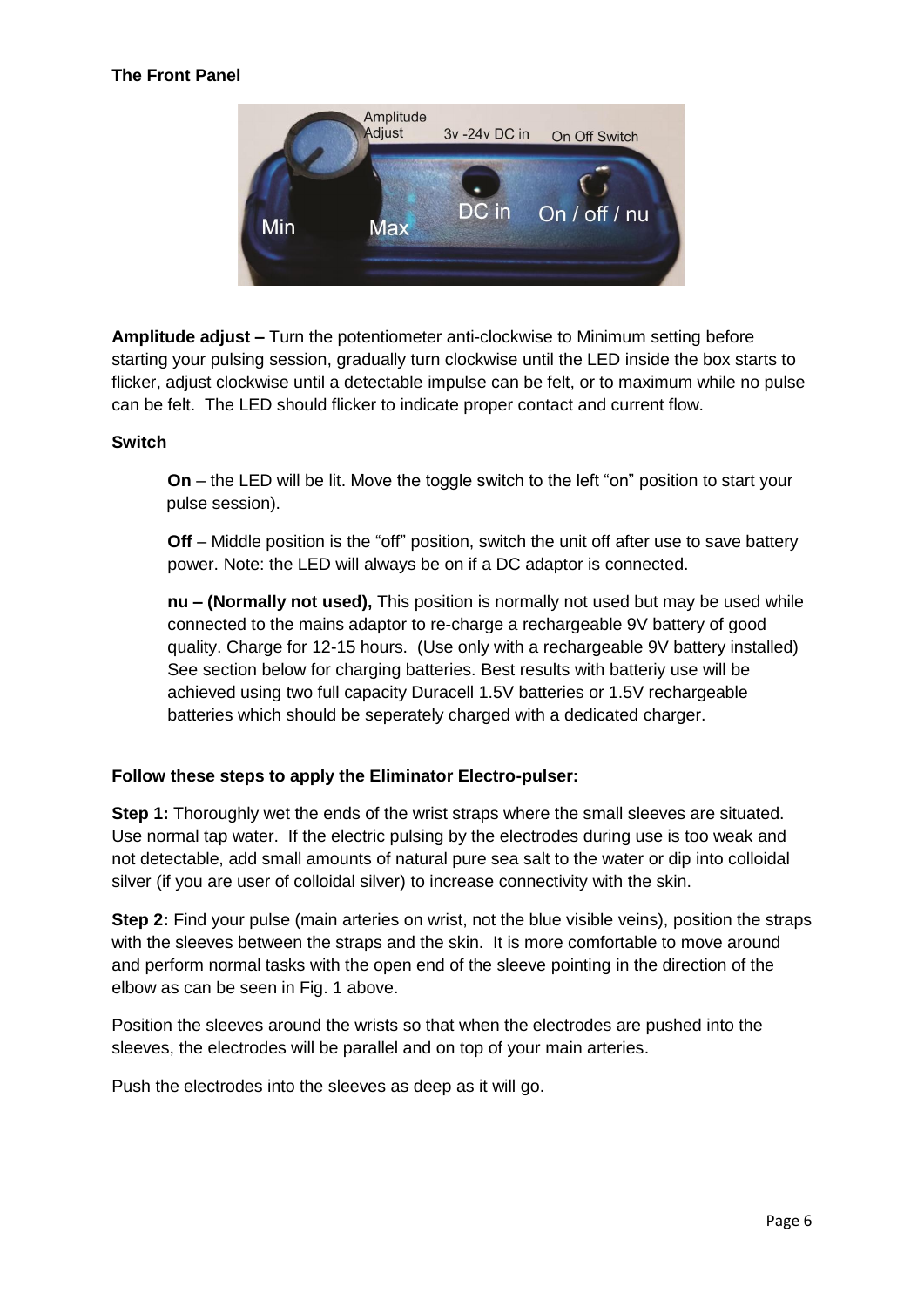**First method – position of electrodes on one arm:**



**Second method – position of electrodes on both arms (main arteries and pulse easier to detect):**



**Step 3:** Turn the amplitude (current intensity) potentiometer fully anti-clockwise to the minimum position

**Step 4:** Switch on the unit by pushing the small toggle switch on the front panel towards the potentiometer. The LED inside the transparent plastic box will light up continuously.

**Step 5:** Turn the potentiometer clockwise to approximately % of rotation range until the LED begins to flicker. The LED flickers when the 3 - 7ma of switching current is flowing through your main arteries, now slowly turn the potentiometer further clockwise until you can feel the electric pulsing. Adjust to a comfortable level, not too high for comfort. It is not required that the pulse amplitude should cause a hurtful "stinging" sensation or twitching of the fingers.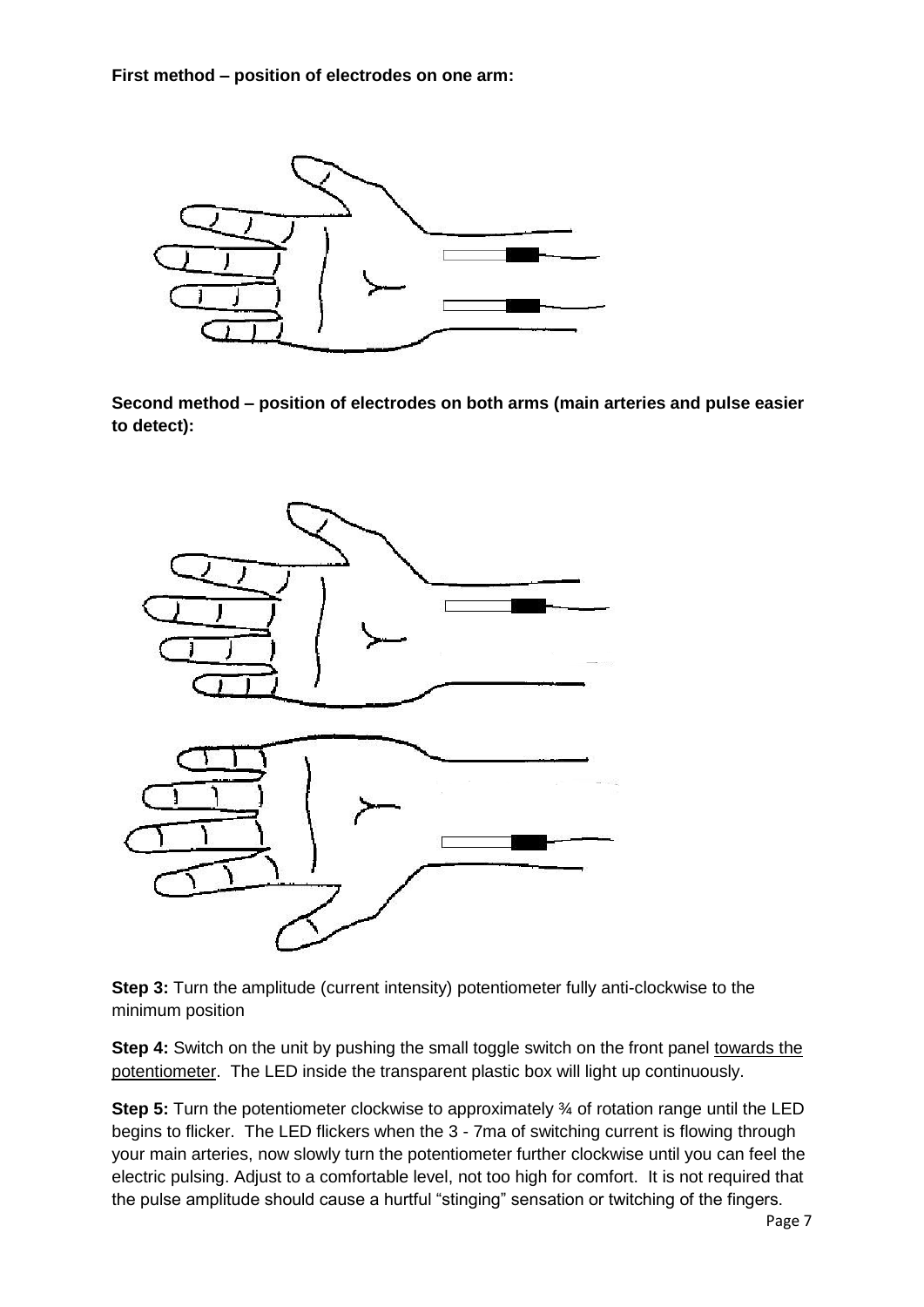#### **Note:**

- It is possible that some people may not feel, or barely feel the electric pulsing at full amplitude in the beginning of a session, your skin will become more conductive after a few minutes and you may need to adjust the intensity to a lower setting several times during a session.
- Whenever no current is flowing and the electrodes have lost contact, the LED will lit continuously even at maximum amplitude, check the electrode positioning.

#### **Using the DC adaptor**

The DC input is in the middle of the front panel. Any 3V to 24V DC (500mA min current) source with 2.5mm DC jack may be used. The supplied DC adaptor is normally 5V or 12V.

Plugging in the DC adaptor will light the LED regardless of the switch position. Move the toggle switch towards the "on" position (Towards the DC adaptor input to start the pulsing) for maximum current flow capability.

#### **Batteries (non-chargeable, not supplied)**

The unit has a current drain of below 50mA and can work for many hours using two 1.5v AA size batteries, Duracell Alkaline will offer the best performance. Alternatively two 1.5V rechargeable NiMh cells can be used. A 9V battery can be used (will not last as long as the 1.5V AA size batteries). Please note the polarity indication inside the battery compartment, DO NOT INSERT BATTERIES WITH THE WRONG POLARITY as it may damage the unit.

#### **Rechargeable batteries (not supplied)**

For recharging a 9V rechargeable battery (can be installed in battery compartment), plug in the DC adaptor, switch the toggle switch away from the DC input to the outside edge of the box.

A rechargeable NiMh 9V battery should normally be able to last for 1- 2 (1-hour) sessions.

Do not charge the battery if it has not fully discharged. The battery has run flat when no pulsing sensation can be detected anymore and/or the LED flicker rate becomes irratic.

Connect the DC adaptor to the unit. The LED will be on.

Switch the small toggle switch **away** from the DC adaptor input towards the edge of the front panel (indicated as "nu" in picture above).

Turn the amplitude potentiometer to the maximum clockwise position. The LED will flicker.

Short the electrodes (leaving them to touch each other). Turn the amplitude knob clockwise to maximum position.

Leave for a minimum of 12-15 hours to charge, do not leave on charge for more than a day.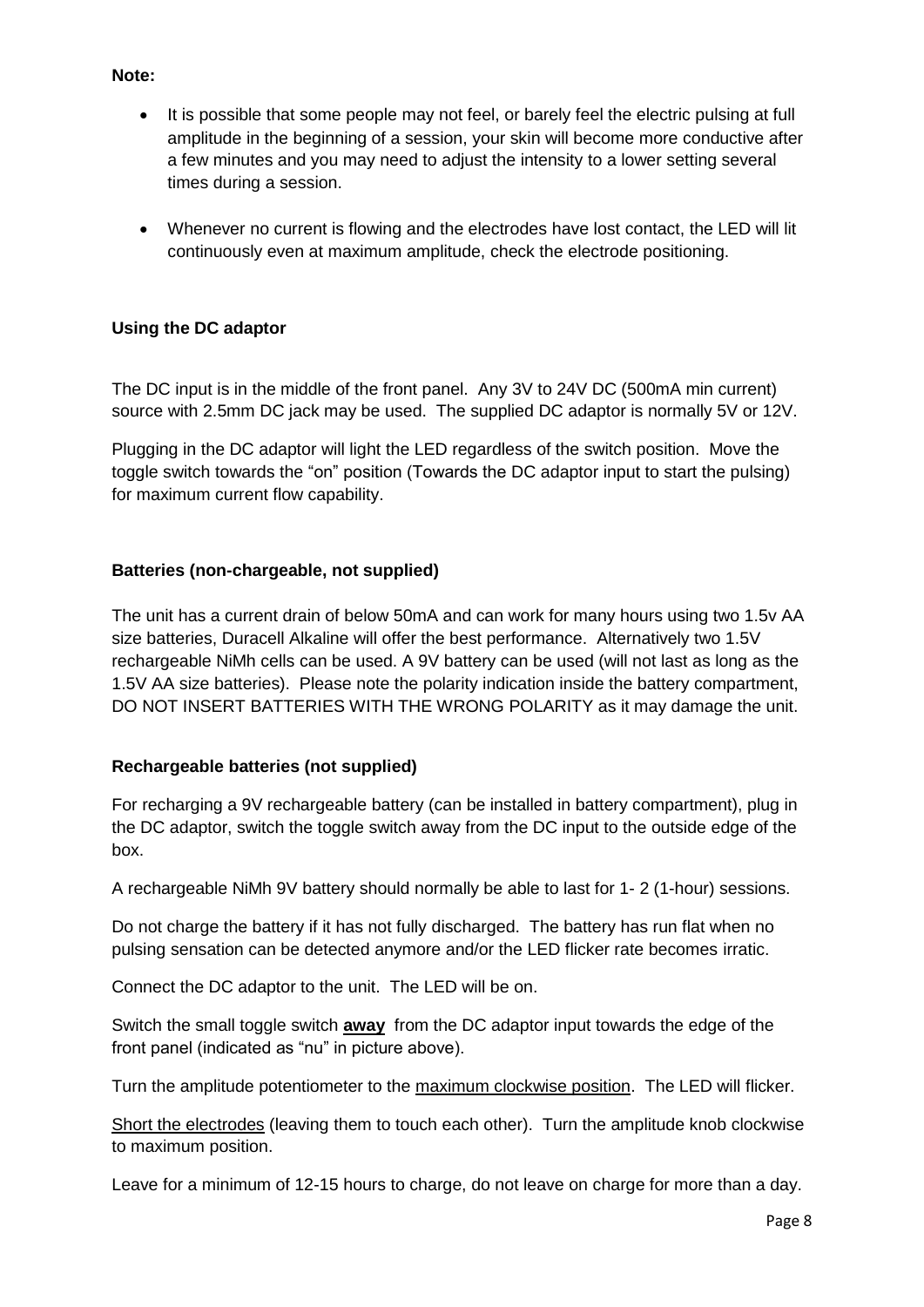Please note that rechargeable 9V batteries are not very powerful and may only provide enough power for one or two (1-hour) pulsing sessions. Rechargeable NiMh 1.5V (size AA) rechargeable batteries will offer much better performance, but should rather be recharged by taking the AA batteries out and charge them with a separate battery NiMH battery charger.

#### **LED indication**

Some users might be concerned that the LED is using too much power and that may drain the battery unnecessarily. This is not the case. The LED used is a selected Super-Bright LED that is utilised well below normal operating voltage (24V through a 82Kohm limiting resistor for 50% of the 4Hz pulse cycle) thus drawing on average only a negligible ~15 microamperes.

### **The Legal Stuff**

**The content provided** in this publication is for informational purposes only and is not intended to diagnose or suggest a definite cure for any medical condition. Please consult your health practitioner if in doubt. Government regulators may say that testimonials are misleading and deceptive and not typical. If you believe the online testimonies to be honest, real life experiences, and would like to test this technology yourself, you may do so knowing that nothing is implied, promised or guaranteed.

Use this technology at own risk as a self-help natural healing method or as an experimental device for further research.

The manufacturer of the Eliminator Blood Pulser and Colloidal Silver Generator is not a medical professional and offer these units solely as a replication of the Beck Protocol and all references to medical conditions and results are based on the research by self-help enthusiasts, self-application results and other publications by individual medical researchers.

**For more information** on the Beck Protocol and a database of testimonials regarding this technology: [www.bobbeck.com](http://www.bobbeck.com/)

#### **A simple explanation of how the protocol may work after studying many research materials:**

The sub-atomic size electrons are like terminators on a mission, they are very focussed, they don't waste time and they move at light-speed from one end to the other following the shortest conductive route, they will not take a "detour" through the heart. Electrons don't get tired, trillions of them will pass through the blood each second, zapping viruses and bacteria along the way but not your body cells, which are electrically negatively charged and therefore electrons flow around them and not through them, so they are good friends with electrons at this limited current level and a low pulsing frequency of ~4Hz.

Viruses are criminals, invaders with a protein-like membrane or outer layer (fatty layer) and a spike receptor that is positively charged to attach to negatively charged body cells and immune cells, they inject their toxins into your body cells and will invade the body cell so they can multiply and feed on the nutrients meant to keep *you* healthy. The electrical field of the electron flow will change or destroy the protein layer of the virus membrane) and disables the bugger's ability to multiply or attach to body cells, hooray! The body's own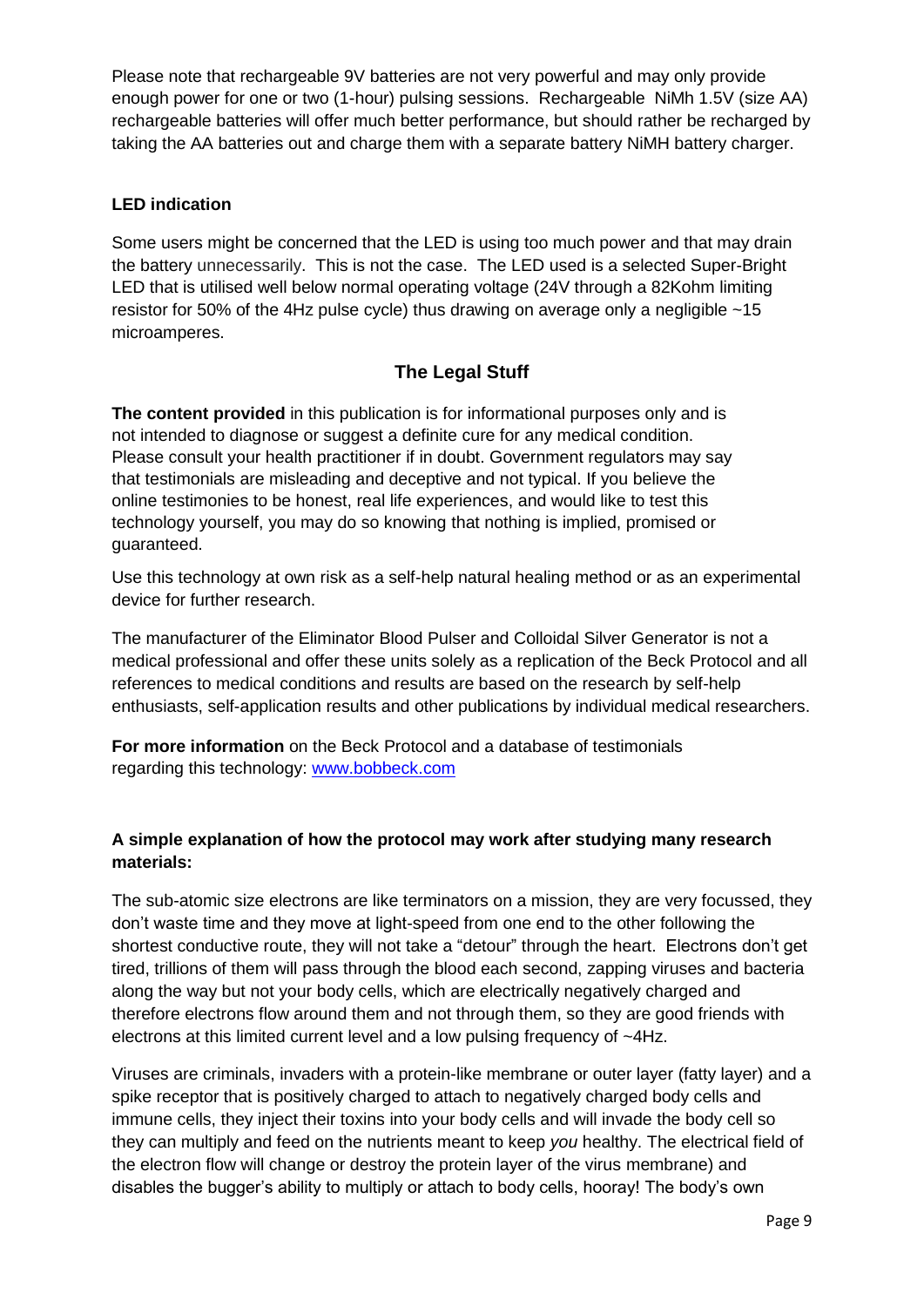immune cells will get very exited and motivated by you helping them to disarm the enemy and will go into an intensified war effort on these de-weaponised criminals, they will kick them useless parasites out the door and you may experience some detoxing symptoms during the first few days or a week (slightly running nose, more visits to the loo to release the fluids, maybe even a slight headache for a day or two). You must drink lots of water, ozonised water is even better to help the liver and kidneys quickly expel the toxins from your body during this time. Start with a pulsing time of 10 minutes a day, listen to your body, gradually increasing the time over the span of two weeks until all detox symptoms and discomfort has left and you can now pulse for 1-2 hours.

What about bacteria? Well they are the easy prey and get barbecued on the spot!  $\odot$ .

Are you drinking Colloidal Silver? Now these heroes are negatively charged nano-sized particles that will attract the positively charged viruses to attach to them instead of your body cells, further contributing to the fight, a natural antibiotic, constantly increasing your immunity!

I personally suspect the silver colloids in the blood get further charged and exited by the electrical pulsing of the blood and becomes even more effective, it's really game over for the parasites! Keep silver colloid under the tongue for a minute before drinking a shot glass (25ml) once or twice a day (not the glass  $\circledcirc$ ) for faster absorption into the blood. Silver Colloid is reportedly absorbed into the blood before reaching the good microbes in the lower intestines, but if in doubt, take pro-biotic replenishments once in a while, no harm done.

While electro-pulsing at ~4Hz, the body cell membranes becomes permeable for a short while for nutrients to be absorbed and to expell toxins. During this period the body cells also invite the silver colloid comrades inside the cells for further house-cleaning and to expel toxins and parasites from your body cells. So, be careful if you are a smoker or consume those intoxicating alcoholic liquor during this time, it also gets amplified with increased absorption vcapability, why take toxins with the good stuff? Don't do it! It will be better to not smoke, drink or eat shortly before or during pulsing (water is always welcome). Avoid cafeine intake shortly before or during pulsing as cell abosbtion will be amplified. 10 Minutes after pulsing you are of course welcome to eat and drink (preferably the healthy stuff) as normal.

STAY AWAY FROM GARLIC! Dr Beck reported that garlic might be poison to viruses and bacteria in the blood, but if absorbed into the body cells can be toxic to your cells as well.

A few personal experiences:

Friends have reported on the improvement of athritis, shoulder pains, hip pains, stomach pains, better clarity of mind and muscle pains relieve etc.

I have personally seen stomach pain or cramping disappear within 5 minutes of electropulsing of the blood on the wrists. That pestilence virus called Herpes causing sores/blisters appearing on the lips (or elsewhere): when you feel the tingling of that starting, zap that virus with one electrode (in a wet sleeve or wrapped in a wetted small piece of material) on the lip and on the spot where you feel the tingling, the other electrode (in a wet sleeve) below the lip for 10 minutes, three times a day. That blister will normally not develop further and his friend "The Cold" that normally takes advantage of your compromised immune system a week later, will get so scared when he see the on-spot execution of Herpes that he just don't stay around any longer, or maybe he got zapped because Herpes warned you in time to implement the blood pulsing. I also saw red swollen spots on the skin or face due to a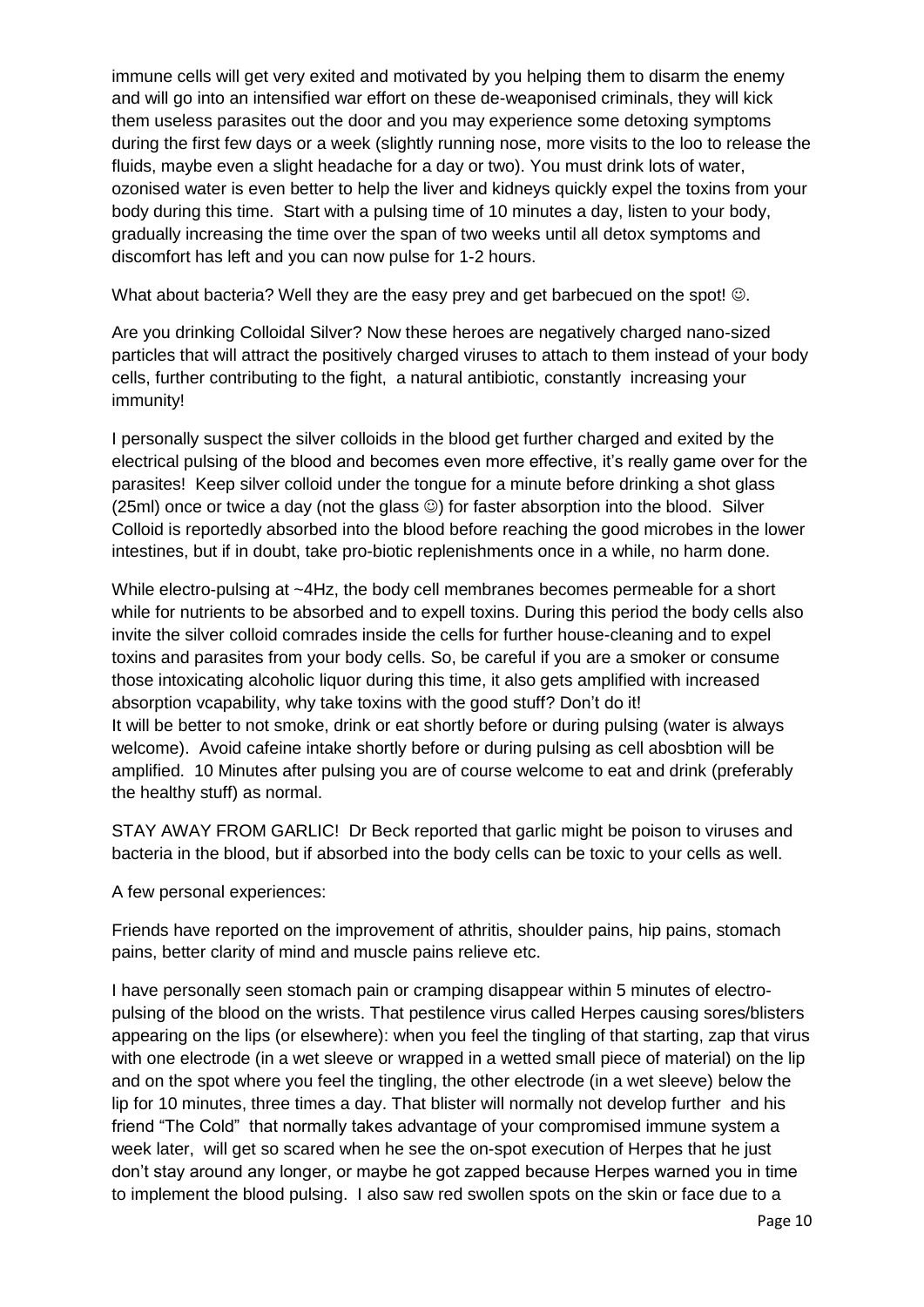bacterial infection disappear (the swelling) within three minutes of localized zapping between the two electrodes. I experienced a discomforting pain below the stomach for three days while developing the unit, on day three I just got the circuit working on a test board, so I decide to put it to the test holding one electrode (in wet sleeve) on the spot at the front with the fingers and the other electrode positioned at the back against a cushion to keep it in place. I zapped for 45 minutes through the lower part of the body and the pain left within 45 minutes, it never returned to this day. I don't care what it was, it's gone!. I can't explain the speed of these healings in any biological way, but I thank Dr Beck for sharing his discovery!

#### **Note:**

You can make your own small sleeves or just wrap a soft strip of material around the electrodes in two to three layers and wet thoroughly for localised spot treatment.

**\_\_\_\_\_\_\_\_\_\_\_\_\_\_\_\_\_\_\_\_\_\_\_\_\_\_\_\_\_\_\_\_\_\_\_\_\_\_\_\_\_\_\_\_\_\_\_\_\_\_\_\_\_\_\_\_\_\_\_\_\_\_\_\_\_\_\_\_\_\_\_\_\_**

When you experience healing, please be so kind to email your testimonial to:

[pps69609@gmail.com](mailto:j5_immortal@yahoo.com)

#### **To your health and God bless!.**

Philip Smit